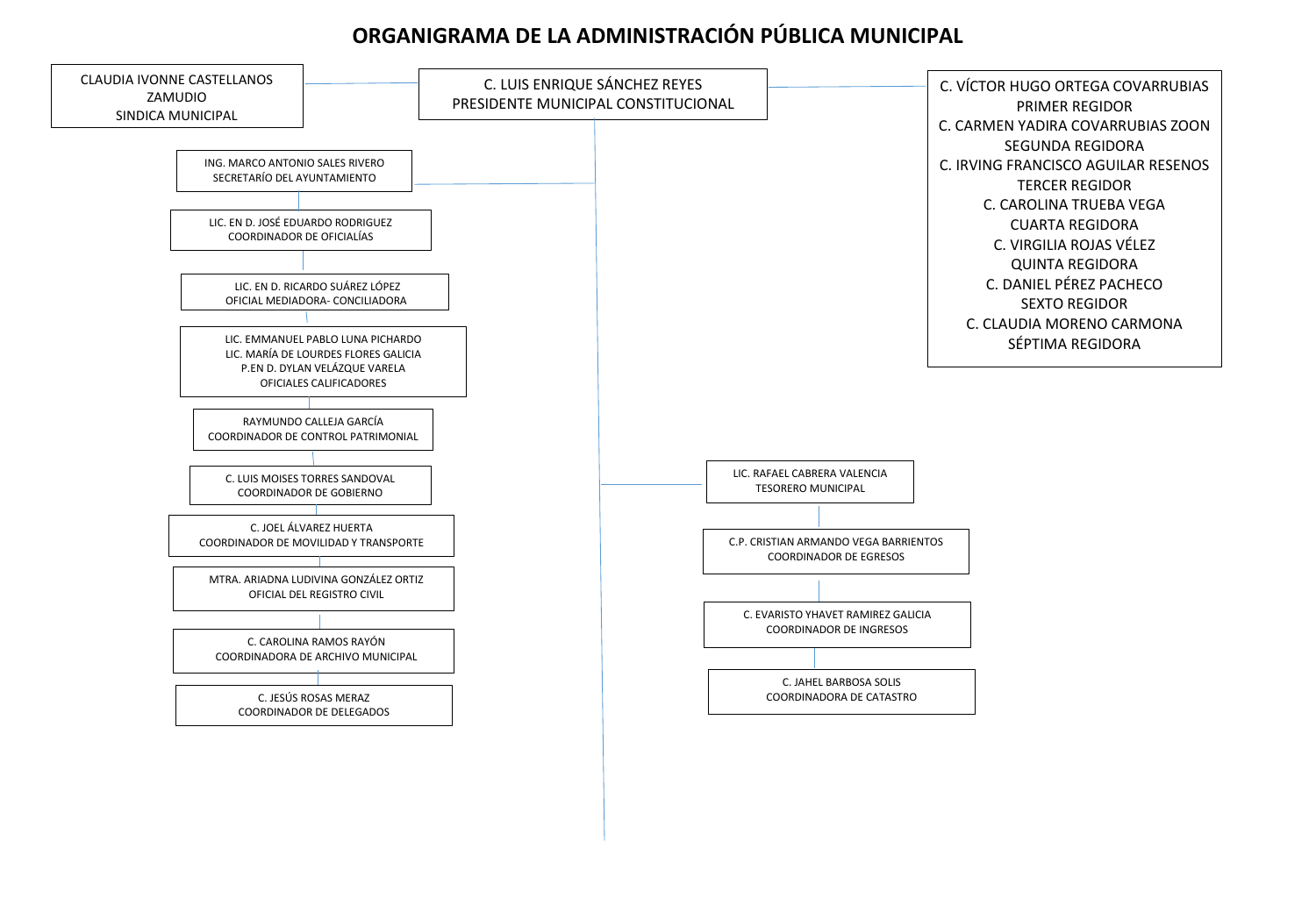## **ORGANIGRAMA DE LA ADMINISTRACIÓN PÚBLICA MUNICIPAL**

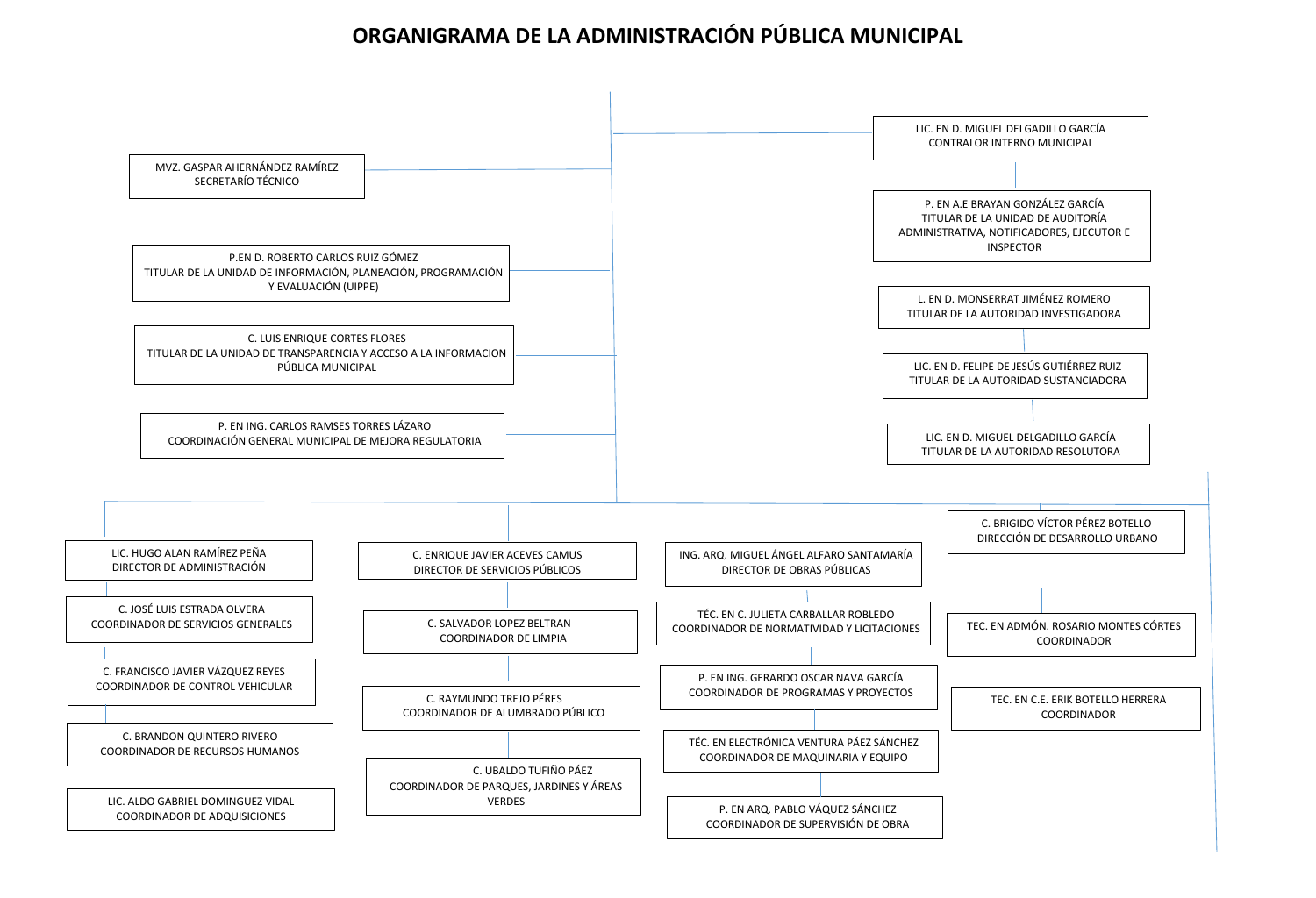## **ORGANIGRAMA DE LA ADMINISTRACIÓN PÚBLICA MUNICIPAL**